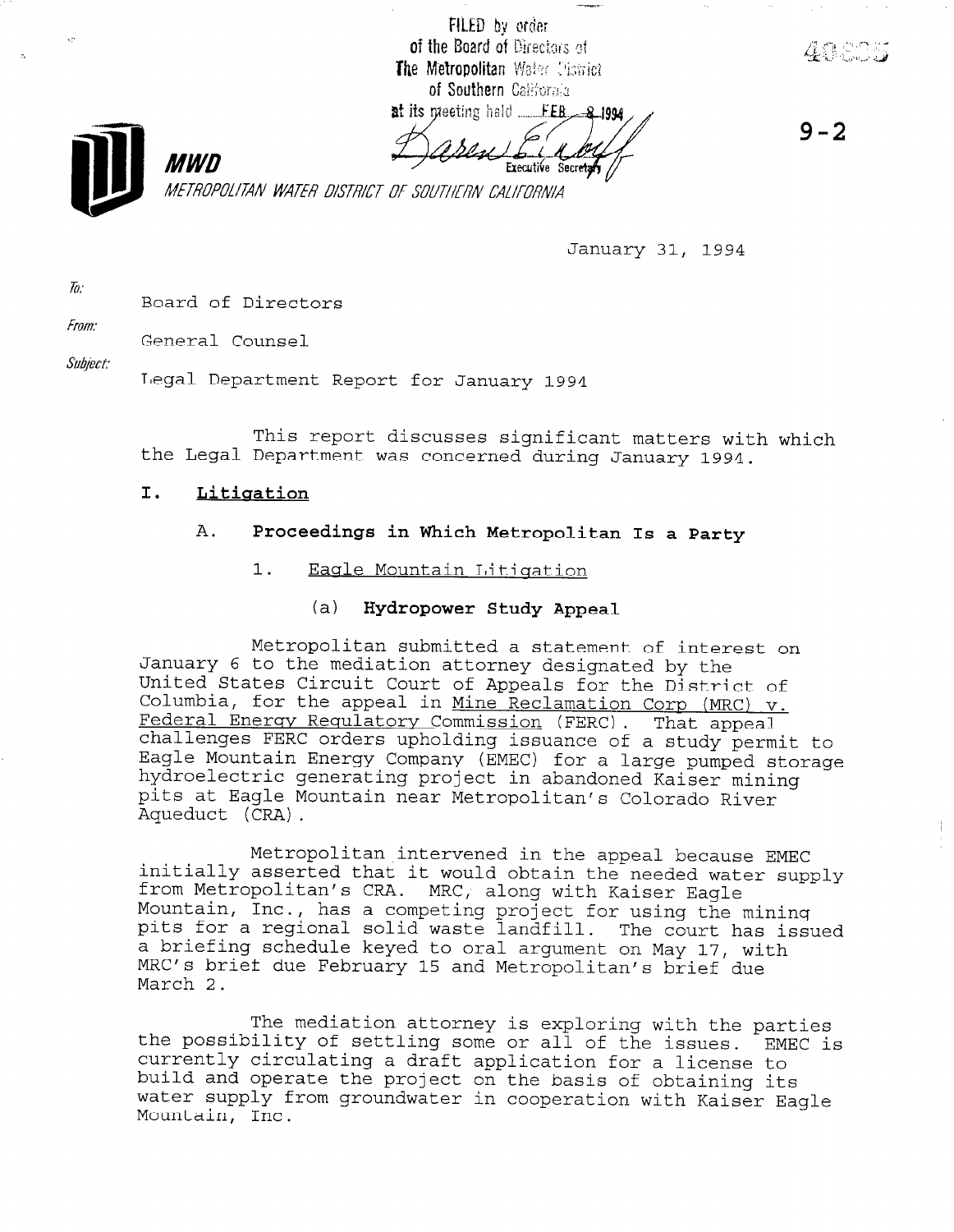## Board of Directors -2- January 31, 1994

#### (b) Landfill Rights-of-Way Grants

In a related proceeding, the United States Department of the Interior Board of Land Appeals (IBLA) granted on January 4 Metropolitan's December 29 motion to intervene in an appeal by EMEC and 15 other entities, challenging a Bureau of Land Management (BLM) decision to grant two rights-of-way and a land exchange, involving MRC's proposed Eagle Mountain regional landfill proposal (Eagle Mountain Energy Co., et al. v. BLM, et al.).

One of the rights-of-way has been granted jointly to Metropolitan and Kaiser for existing Eagle Mountain Road which Metropolitan, for several decades, has used for access to its Eagle Mountain pumping plant. The county which now holds the Eagle Mountain Road right-of-way is in the process of abandoning it. Metropolitan entered into a memorandum of understanding with Kaiser and MRC in 1992 to assure that the landfill project would maintain the road to allow Metropolitan continuing access to its pumping plant, which specifically required Kaiser and Metropolitan to seek a joint BLM grant for Eagle Mountain Road.

The IBLA stayed implementation of the land exchange grant but refused to stay the rights-of-way grants, and set February 11 as the deadline for responding to the challenges to the BLM grants. The Legal Department is preparing responses to the challenges to the extent they relate to the access road for Metropolitan's pumping plant.

2. Bloom et al. v. Metropolitan Water District

This action brought by homeowners, adjacent to Metropolitan's Garvey Reservoir, who claim substantial damages to their homes allegedly as a result of water leaking out of the reservoir required significant work during the month of January as the matter had been set for trial. By a separate, confidential Board letter and the results of the results of a separate confidential Board letter, the results of an all-day settlement<br>conference are discussed.

## B. Proceedings of Interest to Metropolitan

There is nothing to report at this time.

## C. Administrative Proceedings

There is nothing to report at this time.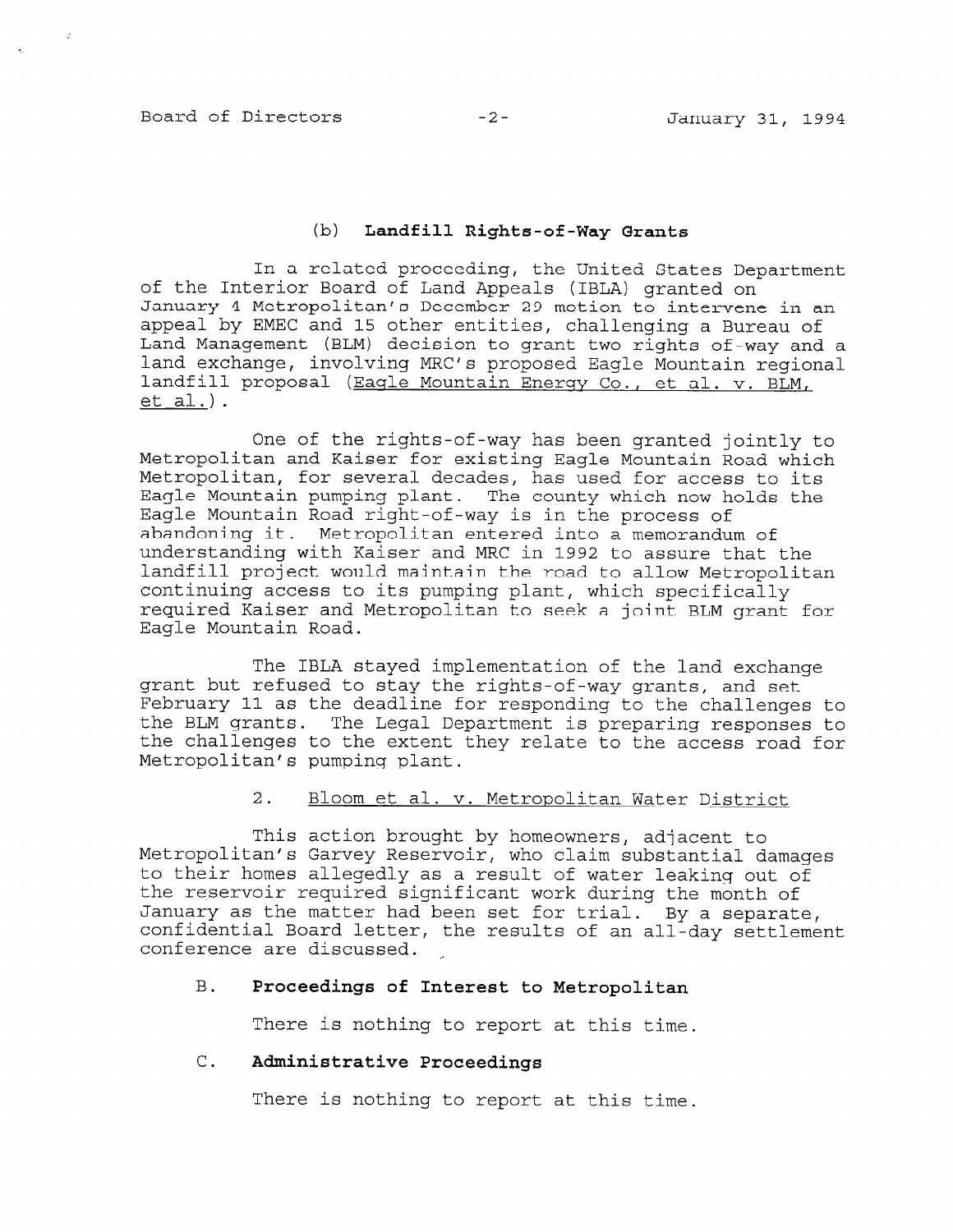Board of Directors -3- January 31, 1994

 $\mathcal{S}_2$ 

### II. Resource/Environmental Issues

#### A. State Water Contract

The General Counsel and his staff continued to work closely with the General Manager in an effort to resolve the state water contract allocation issues as previously discussed with your Board. The General Counsel also continued to work closely with O'Melveny & Myers, special counsel, and counsel for other state water contractors to ensure that Metropolitan's rights under the contract are recognized.

#### B. Bay/Delta Hearings

At a legislative hearing on January 24, 1994, SWRCB Chair John Caffery announced that the Board would reopen its Bay/Delta process, probably in April, for its triennial review of its water quality control plan.

Additionally, Metropolitan, along with other urban interests, continue to analyze and prepare alternatives to the proposed EPA standards on the Bay/Delta. Staff also continues to coordinate with the agricultural contractors on these issues.

# C. Colorado River Endangered Species Critical Habitat

Metropolitan, through the Six-Agency Committee filed its comments the Fish and Wildlife designations of the Fish and Wildlife's proposed designation of critical habitat for four end wildlife s proposed designation of critical habitat for four endangered fish on the Colorado River<br>and some of its tributaries. By order of the federal district and some of the critical fest by order of the Federal district Wildlife Service March 15, 1994, to final March 15, 1994, to final Wildlife Service has until March 15, 1994, to finalize its designation. Parties, other than the California water designacion. Faicies, ocher chan che calliornia water<br>contractors, have already filed 60 notices of intent to subservice.

## D. Water Transfers

 $\sim$  Staff continues to work on the agreements to work on the agreements on the agreements on the agreements of  $\sim$ 1. Stall continues to work on the agreem necessary to consummate the Areias water transfer previously approved by your Board. Discussions now center upon appropriate security for Metropolitan's payments.